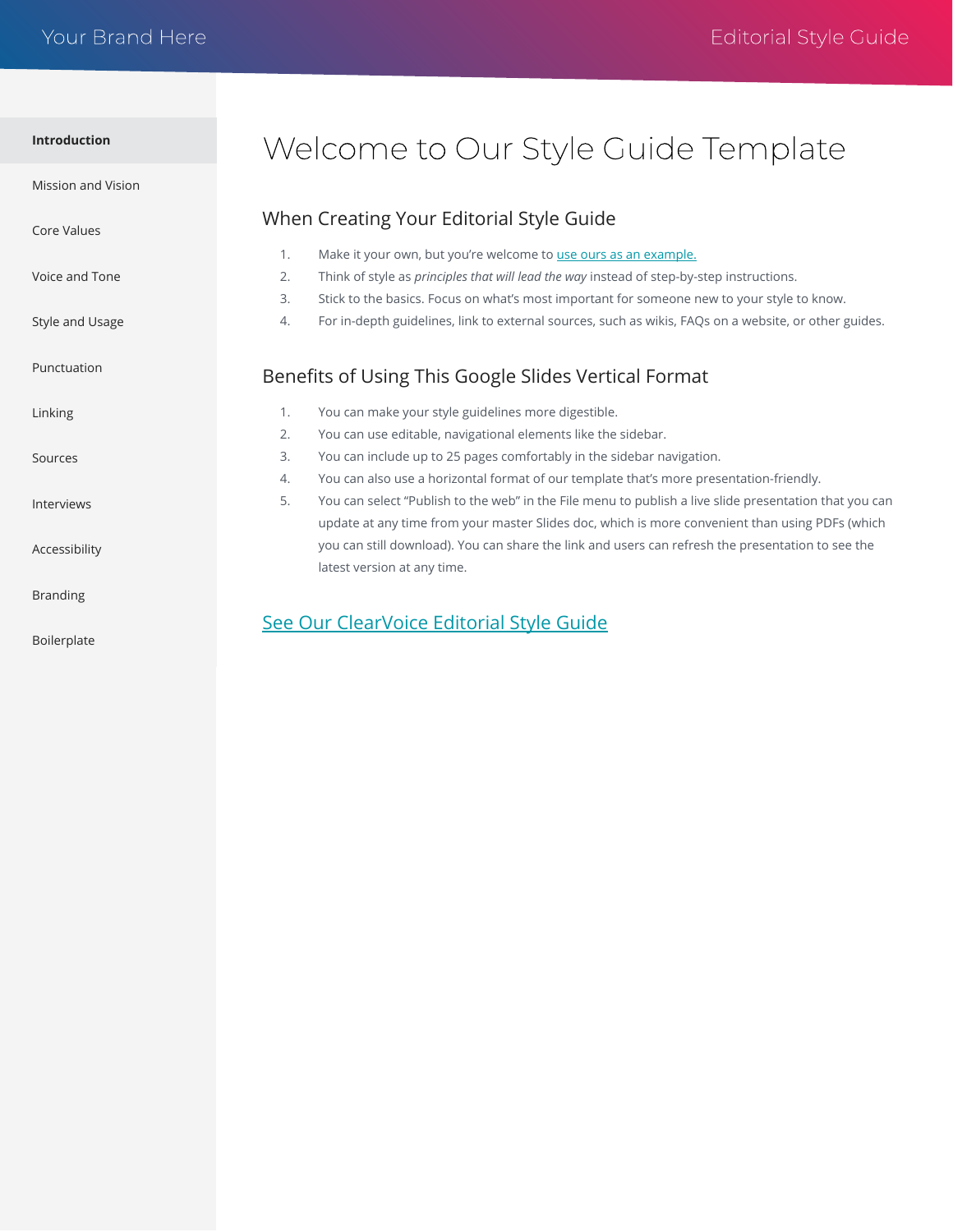<span id="page-1-0"></span>

| <b>Mission and Vision</b> | What is your brand's North Star? Help creators understand your brand's purpose and reason for being. Share<br>your mission and vision statements, as well as your brand's core philosophy. Learn more about crafting your<br>mission and vision. |
|---------------------------|--------------------------------------------------------------------------------------------------------------------------------------------------------------------------------------------------------------------------------------------------|
| <b>Core Values</b>        |                                                                                                                                                                                                                                                  |
| Voice and Tone            |                                                                                                                                                                                                                                                  |
| Style and Usage           | Our Mission - What We Do                                                                                                                                                                                                                         |
| Punctuation               | Lorem ipsum dolor sit amet, et affert inermis mel, vel no choro eruditi ponderum.                                                                                                                                                                |
| Linking                   | Our Vision - Where We're Going                                                                                                                                                                                                                   |
| Sources                   | Lorem ipsum dolor sit amet, et affert inermis mel, vel no choro eruditi ponderum. Has detraxit dissentiunt ei.<br>Cu nobis percipit salutatus eum.                                                                                               |
| Interviews                |                                                                                                                                                                                                                                                  |
| Accessibility             | Our Philosophy — Why We Love It<br>Lorem ipsum dolor sit amet, et affert inermis mel, vel no choro eruditi ponderum. Has detraxit dissentiunt ei.                                                                                                |
| <b>Branding</b>           | Cu nobis percipit salutatus eum.                                                                                                                                                                                                                 |
| Boilerplate               |                                                                                                                                                                                                                                                  |

Mission and Vision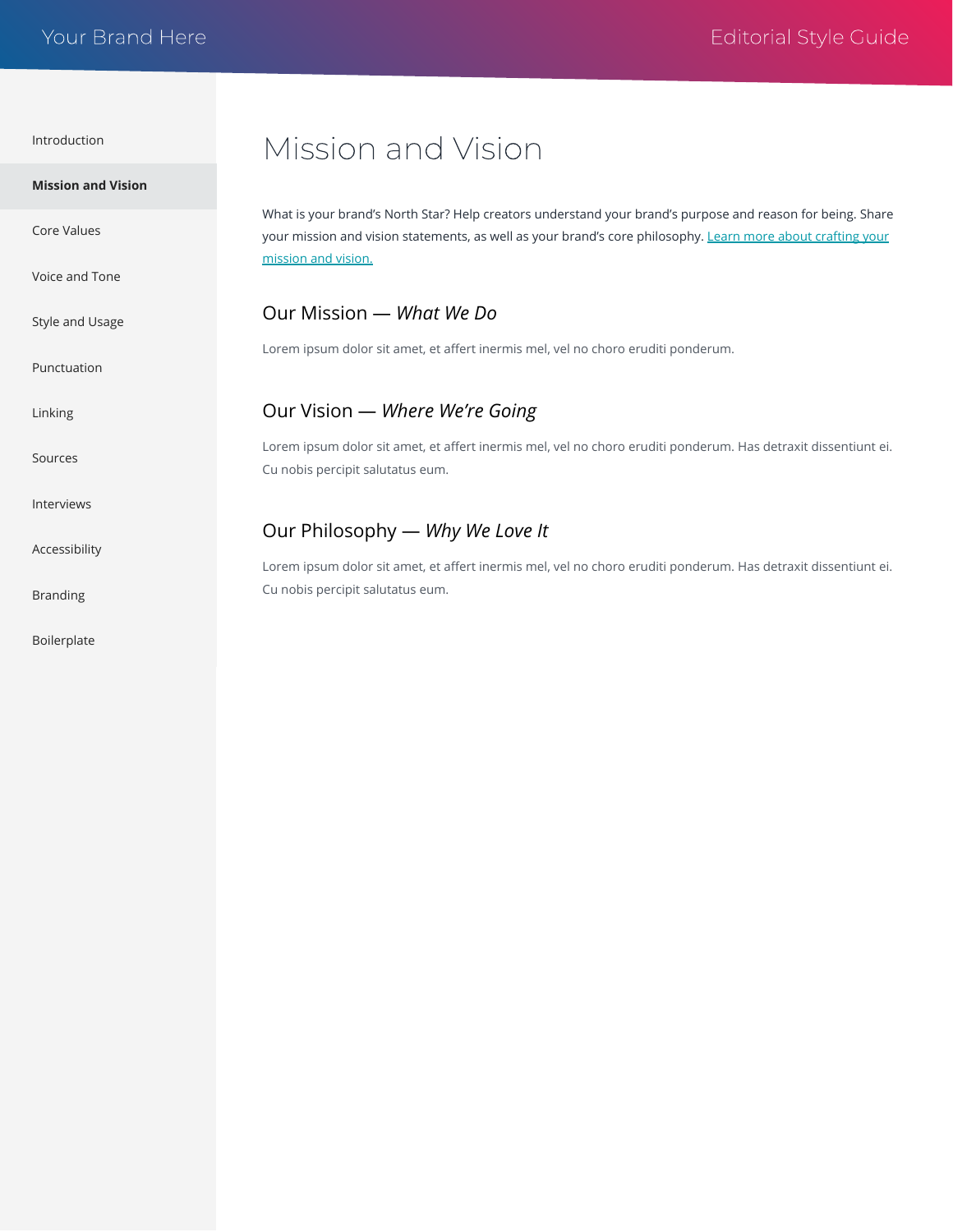<span id="page-2-0"></span>[Mission and Vision](#page-1-0)

[Voice and Tone](#page-3-0)

[Style and Usage](#page-4-0)

[Punctuation](#page-5-0)

[Linking](#page-6-0)

[Sources](#page-7-0)

[Interviews](#page-8-0)

[Accessibility](#page-9-0)

[Branding](#page-10-0)

[Boilerplate](#page-11-0)

# Our Core Values

In addition to your brand's mission, vision, and philosophy, take the opportunity to share your brand's core values. These values can be principles or directives that apply more than to just content but to all of your operations. Use the "rule of three" as a good place to start. Share three core values with actionable suggestions on how people can support each.

#### Value #1

- Lorem ipsum dolor sit amet, et affert inermis mel, vel no choro eruditi ponderum.
- Has detraxit dissentiunt ei. Cu nobis percipit salutatus eum.
- Ut enim ad minima veniam, quis nostrum exercitationem ullam corporis

#### Value #2

- Lorem ipsum dolor sit amet, et affert inermis mel, vel no choro eruditi ponderum.
- Has detraxit dissentiunt ei. Cu nobis percipit salutatus eum.
- Ut enim ad minima veniam, quis nostrum exercitationem ullam corporis

#### Value #3

- Lorem ipsum dolor sit amet, et affert inermis mel, vel no choro eruditi ponderum.
- Has detraxit dissentiunt ei. Cu nobis percipit salutatus eum.
- Ut enim ad minima veniam, quis nostrum exercitationem ullam corporis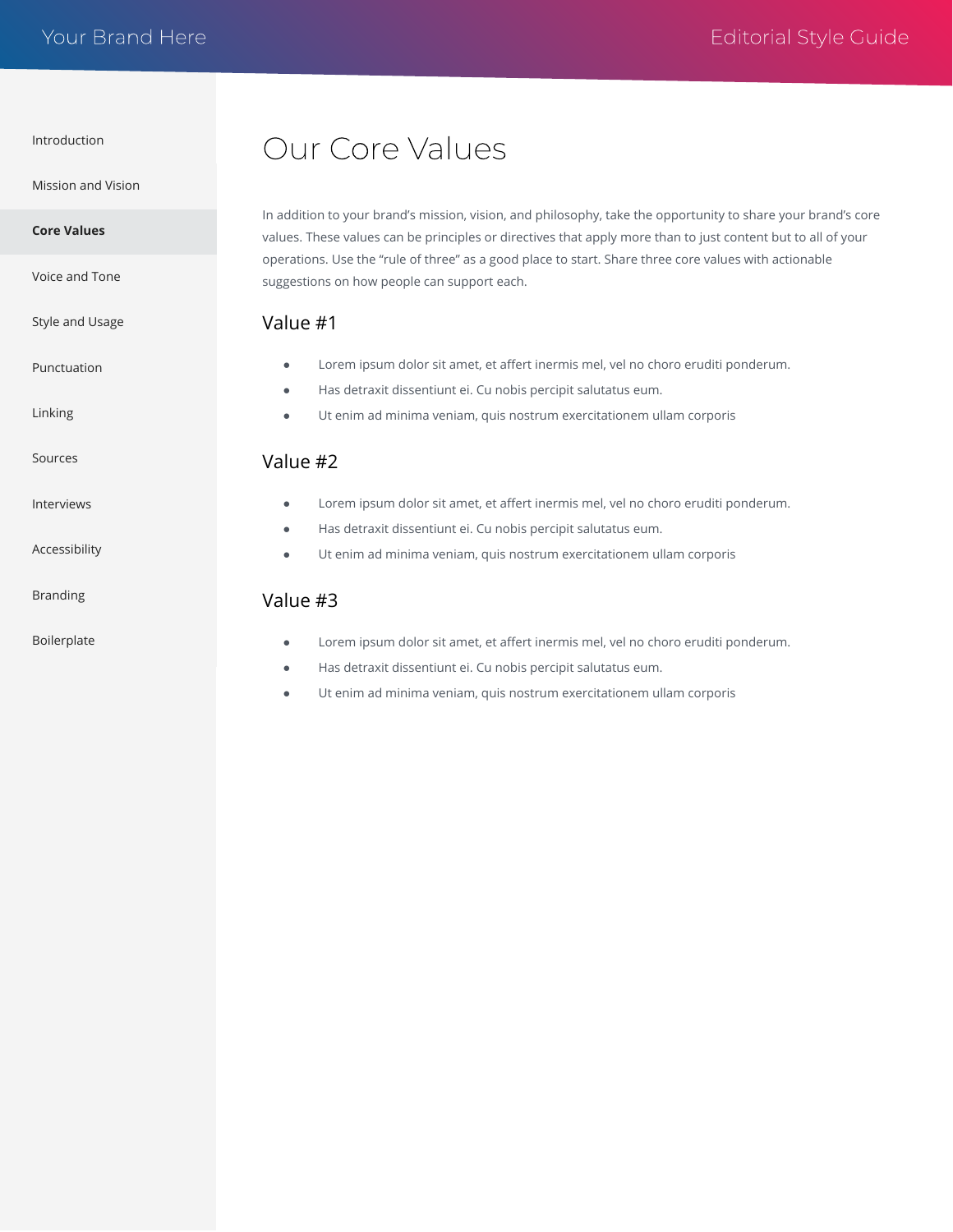<span id="page-3-0"></span>[Mission and Vision](#page-1-0)

[Core Values](#page-2-0)

**Voice and Tone**

[Style and Usage](#page-4-0)

[Punctuation](#page-5-0)

[Linking](#page-6-0)

[Sources](#page-7-0)

[Interviews](#page-8-0)

[Accessibility](#page-9-0)

[Branding](#page-10-0)

[Boilerplate](#page-11-0)

# Voice and Tone

Your brand's voice and tone should support your core values. Although voice and tone are often used as synonyms, don't get caught up on the nuanced differences. Your voice is the content of what you say, while your tone is the way in which you say it. Think of several adjectives or phrases to describe your brand's personality and how they relate to your audience.

#### Adjective or Phrase #1

Nemo enim ipsam voluptatem quia voluptas sit aspernatur aut odit aut fugit, sed quia consequuntur magni dolores eos qui ratione voluptatem sequi nesciunt.

#### Adjective or Phrase #2

Nemo enim ipsam voluptatem quia voluptas sit aspernatur aut odit aut fugit, sed quia consequuntur magni dolores eos qui ratione voluptatem sequi nesciunt.

#### Adjective or Phrase #3

Nemo enim ipsam voluptatem quia voluptas sit aspernatur aut odit aut fugit, sed quia consequuntur magni dolores eos qui ratione voluptatem sequi nesciunt.

#### Adjective or Phrase #4

Nemo enim ipsam voluptatem quia voluptas sit aspernatur aut odit aut fugit, sed quia consequuntur magni dolores eos qui ratione voluptatem sequi nesciunt.

#### Adjective or Phrase #5

Nemo enim ipsam voluptatem quia voluptas sit aspernatur aut odit aut fugit, sed quia consequuntur magni dolores eos qui ratione voluptatem sequi nesciunt.

### Adjective or Phrase#6

Nemo enim ipsam voluptatem quia voluptas sit aspernatur aut odit aut fugit, sed quia consequuntur magni dolores eos qui ratione voluptatem sequi nesciunt.

### Adjective or Phrase #7

Nemo enim ipsam voluptatem quia voluptas sit aspernatur aut odit aut fugit, sed quia consequuntur magni dolores eos qui ratione voluptatem sequi nesciunt.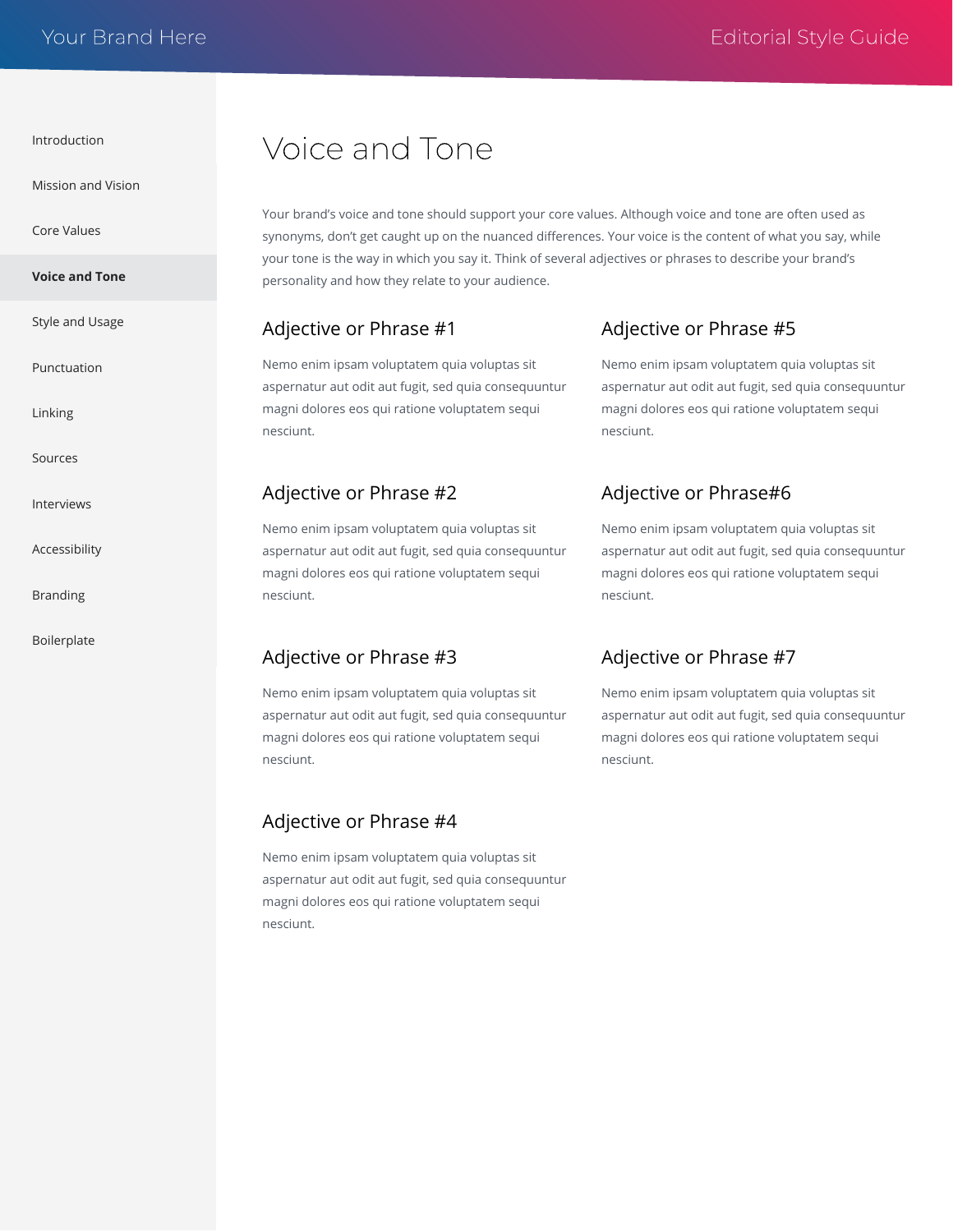<span id="page-4-0"></span>[Mission and Vision](#page-1-0)

[Core Values](#page-2-0)

[Voice and Tone](#page-3-0)

```
Style and Usage
```
[Punctuation](#page-5-0)

[Linking](#page-6-0)

[Sources](#page-7-0)

[Interviews](#page-8-0)

[Accessibility](#page-9-0)

[Branding](#page-10-0)

[Boilerplate](#page-11-0)

# Style and Usage

We recommend deferring to the [Associated Press Stylebook](https://www.apstylebook.com/) for general style and usage. Instead of rehashing the AP Style guide in your guide, focus on areas where your brand's style differs or where you most commonly see mistakes while producing content. You can link off to more in-depth lists, but focus on the most important ones here.

#### Style Point #1

Style Point #2

nesciunt alea iacta est.

Nemo enim ipsam voluptatem quia voluptas sit aspernatur aut odit aut fugit, sed quia consequuntur magni dolores eos qui ratione voluptatem sequi nesciunt alea iacta est.

Nemo enim ipsam voluptatem quia voluptas sit aspernatur aut odit aut fugit, sed quia consequuntur magni dolores eos qui ratione voluptatem sequi

Style Point #3

Nemo enim ipsam voluptatem quia voluptas sit aspernatur aut odit aut fugit, sed quia consequuntur magni dolores eos qui ratione voluptatem sequi nesciunt alea iacta est.

### Style Point #4

Nemo enim ipsam voluptatem quia voluptas sit aspernatur aut odit aut fugit, sed quia consequuntur magni dolores eos qui ratione voluptatem sequi nesciunt alea iacta est.

### Start With a List of Commonly Used Terms Where Your Style Is Important:

- lorem ipsum
- lorem ipsum
- lorem ipsum
- lorem ipsum
- lorem ipsum
- lorem ipsum
- lorem ipsum
- lorem ipsum
- lorem ipsum
- lorem ipsum
- lorem ipsum
- lorem ipsum
- lorem ipsum
- lorem ipsum
- lorem ipsum
- lorem ipsum
- lorem ipsum
- lorem ipsum
- lorem ipsum
	- lorem ipsum
- lorem ipsum
- lorem ipsum
- lorem ipsum
- lorem ipsum
- lorem ipsum
- lorem ipsum
- lorem ipsum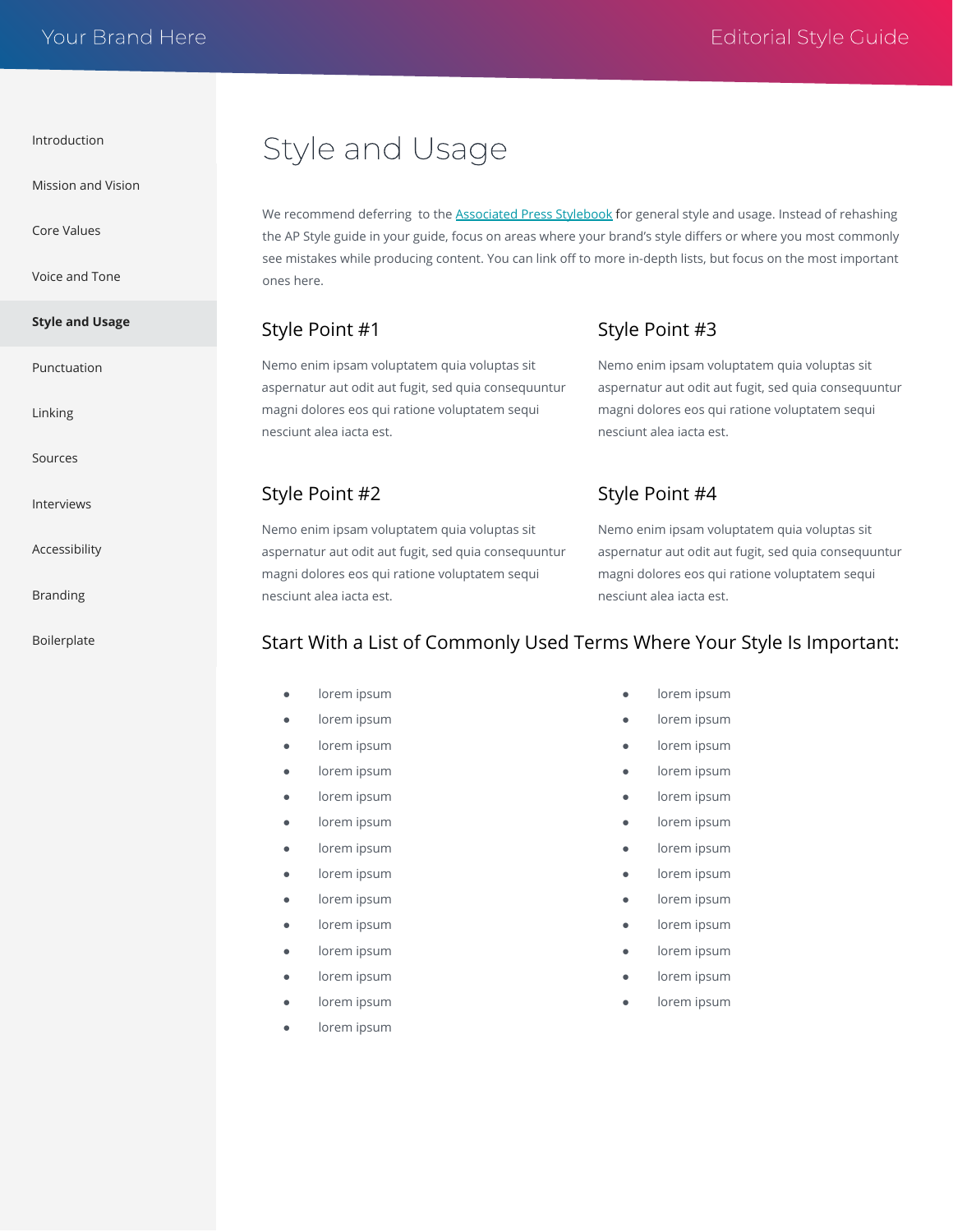<span id="page-5-0"></span>[Mission and Vision](#page-1-0)

[Core Values](#page-2-0)

[Voice and Tone](#page-3-0)

[Style and Usage](#page-4-0)

#### **Punctuation**

[Linking](#page-6-0)

[Sources](#page-7-0)

[Interviews](#page-8-0)

[Accessibility](#page-9-0)

[Branding](#page-10-0)

[Boilerplate](#page-11-0)

## Punctuation

Again, we recommend deferring to the [Associated Press Stylebook](https://www.apstylebook.com/) for punctuation style. However, AP Style doesn't always fit well with digital experiences. Highlight areas where your brand has different requirements for punctuation.

#### Style Point #1

Nemo enim ipsam voluptatem quia voluptas sit aspernatur aut odit aut fugit, sed quia consequuntur magni dolores eos qui ratione voluptatem sequi nesciunt.

#### Style Point #2

Nemo enim ipsam voluptatem quia voluptas sit aspernatur aut odit aut fugit, sed quia consequuntur magni dolores eos qui ratione voluptatem sequi nesciunt.

#### Style Point #3

Nemo enim ipsam voluptatem quia voluptas sit aspernatur aut odit aut fugit, sed quia consequuntur magni dolores eos qui ratione voluptatem sequi nesciunt.

#### Style Point #4

Nemo enim ipsam voluptatem quia voluptas sit aspernatur aut odit aut fugit, sed quia consequuntur magni dolores eos qui ratione voluptatem sequi nesciunt.

#### Style Point #5

Nemo enim ipsam voluptatem quia voluptas sit aspernatur aut odit aut fugit, sed quia consequuntur magni dolores eos qui ratione voluptatem sequi nesciunt.

#### Style Point #6

Nemo enim ipsam voluptatem quia voluptas sit aspernatur aut odit aut fugit, sed quia consequuntur magni dolores eos qui ratione voluptatem sequi nesciunt.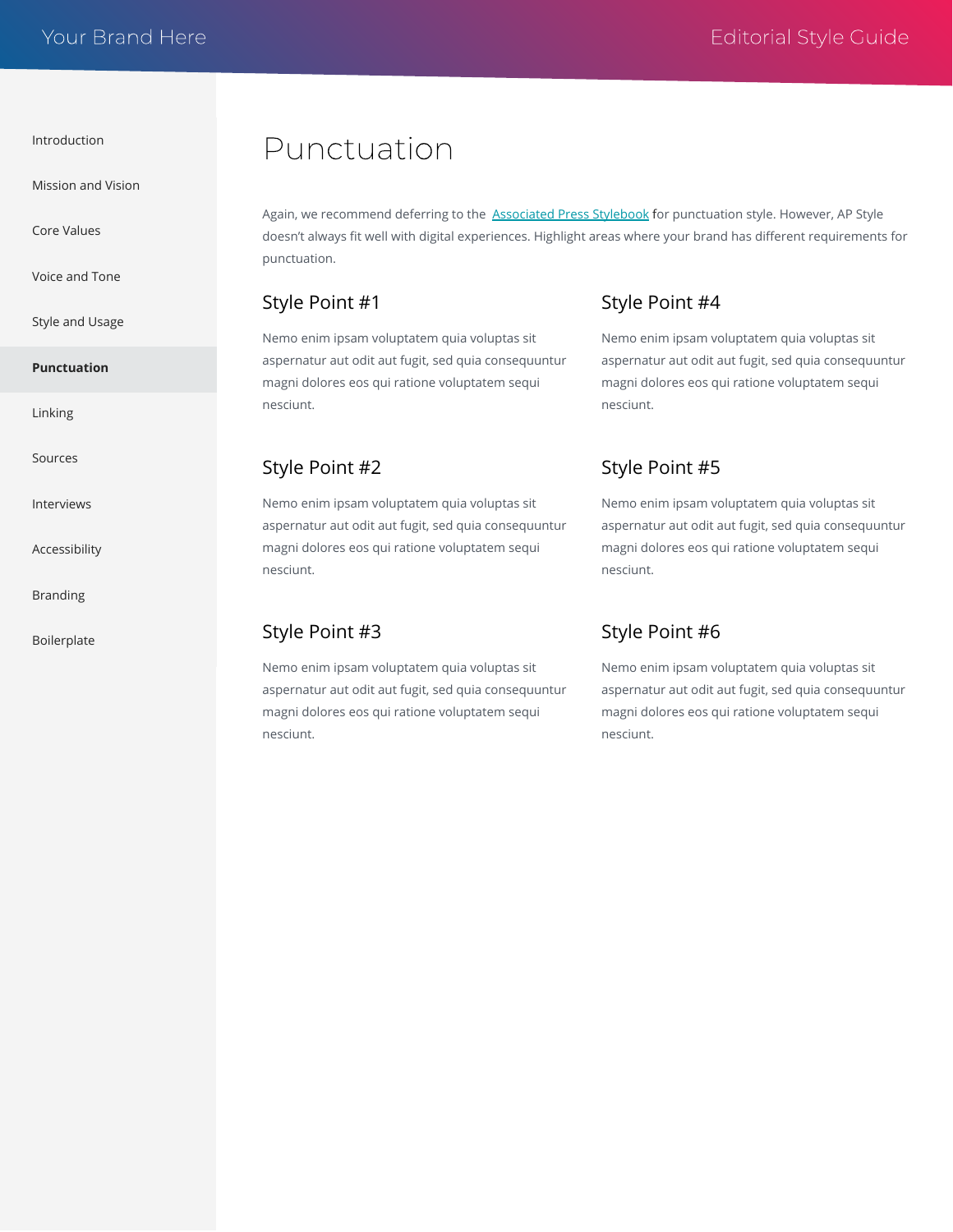<span id="page-6-0"></span>[Mission and Vision](#page-1-0)

[Core Values](#page-2-0)

[Voice and Tone](#page-3-0)

[Style and Usage](#page-4-0)

[Punctuation](#page-5-0)

- **Linking**
- [Sources](#page-7-0)

[Interviews](#page-8-0)

[Accessibility](#page-9-0)

[Branding](#page-10-0)

[Boilerplate](#page-11-0)

# Link Usage and Formatting

Formatting links clearly and consistently is important to maintain readers' expectations of what they'll get beyond each click. Links are also important for SEO. Share guidelines for using links and on the specifics of formatting them. Start with the most important rules here. If you have lots of specifics (or those for various platforms), provide specific examples in another doc or wiki.

#### Usage and Intent

- Nemo enim ipsam voluptatem quia voluptas.
- Nemo enim ipsam voluptatem quia voluptas.
- Nemo enim ipsam voluptatem quia voluptas sit aspernatur aut odit aut fugit.
- Nemo enim ipsam voluptatem quia voluptas sit aspernatur aut odit aut fugit.
- Nemo enim ipsam voluptatem quia voluptas sit aspernatur aut odit aut fugit, sed quia consequuntur magni dolores eos qui ratione voluptatem.
- Nemo enim ipsam voluptatem quia voluptas sit aspernatur aut odit aut fugit, sed quia consequuntur magni dolores eos qui ratione voluptatem.

#### Formatting

- Nemo enim ipsam voluptatem quia voluptas.
- Nemo enim ipsam voluptatem quia voluptas.
- Nemo enim ipsam voluptatem quia voluptas sit aspernatur aut odit aut fugit.
- Nemo enim ipsam voluptatem quia voluptas sit aspernatur aut odit aut fugit.
- Nemo enim ipsam voluptatem quia voluptas sit aspernatur aut odit aut fugit, sed quia consequuntur magni dolores eos qui ratione voluptatem.
- Nemo enim ipsam voluptatem quia voluptas sit aspernatur aut odit aut fugit, sed quia consequuntur magni dolores eos qui ratione voluptatem.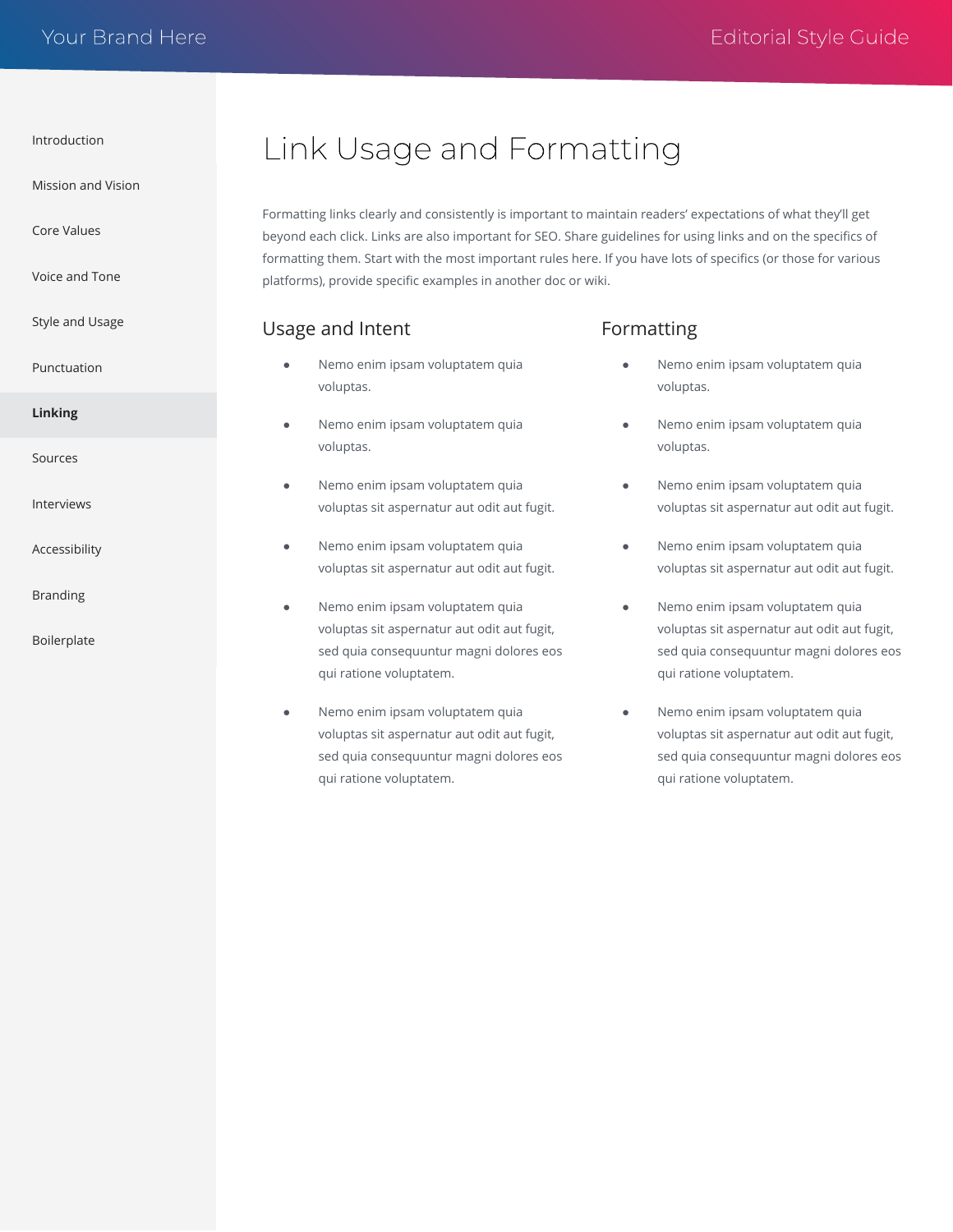<span id="page-7-0"></span>[Mission and Vision](#page-1-0)

[Core Values](#page-2-0)

[Voice and Tone](#page-3-0)

[Style and Usage](#page-4-0)

[Punctuation](#page-5-0)

[Linking](#page-6-0)

**Sources**

[Interviews](#page-8-0)

[Accessibility](#page-9-0)

[Branding](#page-10-0)

[Boilerplate](#page-11-0)

## Sources

At ClearVoice, we rely a lot on external sources for evidence, quotes, studies, and interviews to support our educational content, so we outlined the most important need-to-know principles writers should follow when seeking out sources. You can use the Sources page to outline the most useful go-to sources of information writers might need when crafting your content.

#### Guideline #1 for Using Sources

Lorem ipsum dolor sit amet, et affert inermis mel, vel no choro eruditi ponderum. Nemo enim ipsam voluptatem quia voluptas sit aspernatur aut odit aut fugit.

#### Guideline #2 for Using Sources

Lorem ipsum dolor sit amet, et affert inermis mel, vel no choro eruditi ponderum. Nemo enim ipsam voluptatem quia voluptas sit aspernatur aut odit aut fugit.

#### Guideline #3 for Using Sources

Lorem ipsum dolor sit amet, et affert inermis mel, vel no choro eruditi ponderum. Nemo enim ipsam voluptatem quia voluptas sit aspernatur aut odit aut fugit.

#### List/Link Your Go-To Sources

- Nemo enim ipsam voluptatem quia voluptas.
- Nemo enim ipsam voluptatem quia voluptas.
- Nemo enim ipsam voluptatem quia voluptas.
- Nemo enim ipsam voluptatem quia voluptas.
- Nemo enim ipsam voluptatem quia voluptas.
- Nemo enim ipsam voluptatem quia voluptas.
- Nemo enim ipsam voluptatem quia voluptas.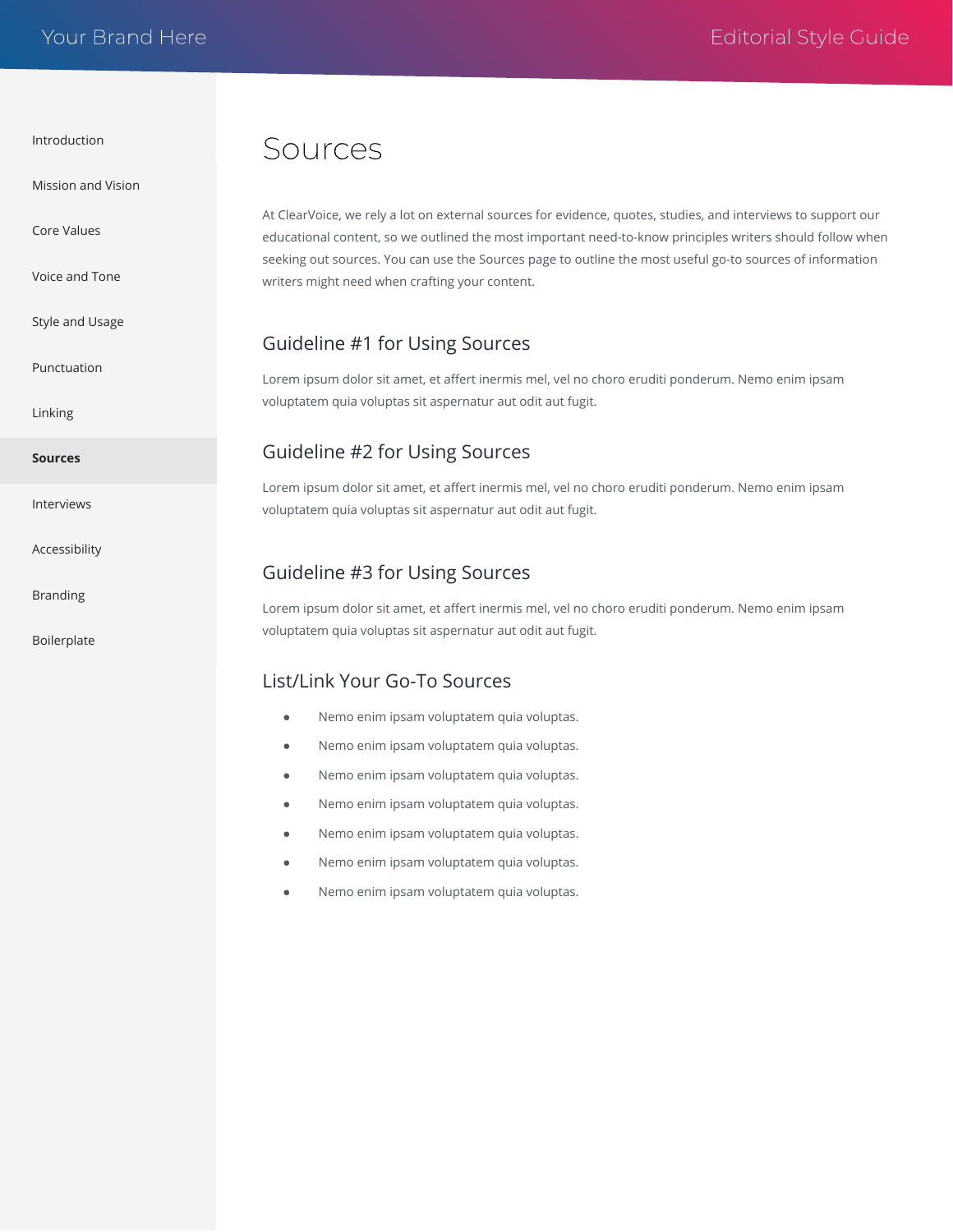<span id="page-8-0"></span>[Mission and Vision](#page-1-0)

[Core Values](#page-2-0)

[Voice and Tone](#page-3-0)

[Style and Usage](#page-4-0)

[Punctuation](#page-5-0)

[Linking](#page-6-0)

[Sources](#page-7-0)

**Interviews**

[Accessibility](#page-9-0)

[Branding](#page-10-0)

[Boilerplate](#page-11-0)

## Interviews

Interviews with experts, employees, or customers can be an integral part of strategy, as they build your credibility and can better inform your product or service. At ClearVoice, interviews are a core part of our content, so we dedicated a style page for the basics. If you don't rely on interviews, an alternative would be to highlight guidelines for one of your core content types here.

#### Guideline #1 for Interviews

Lorem ipsum dolor sit amet, et affert inermis mel, vel no choro eruditi ponderum. Nemo enim ipsam voluptatem quia voluptas sit aspernatur aut odit aut fugit.

#### Guideline #2 for Interviews

Lorem ipsum dolor sit amet, et affert inermis mel, vel no choro eruditi ponderum. Nemo enim ipsam voluptatem quia voluptas sit aspernatur aut odit aut fugit.

#### Guideline #3 for Interviews

Lorem ipsum dolor sit amet, et affert inermis mel, vel no choro eruditi ponderum. Nemo enim ipsam voluptatem quia voluptas sit aspernatur aut odit aut fugit.

#### Approved Ways to Vet Interviewees

- Nemo enim ipsam voluptatem quia voluptas.
- Nemo enim ipsam voluptatem quia voluptas.
- Nemo enim ipsam voluptatem quia voluptas sit aspernatur aut odit aut fugit.
- Nemo enim ipsam voluptatem quia voluptas sit aspernatur aut odit aut fugit.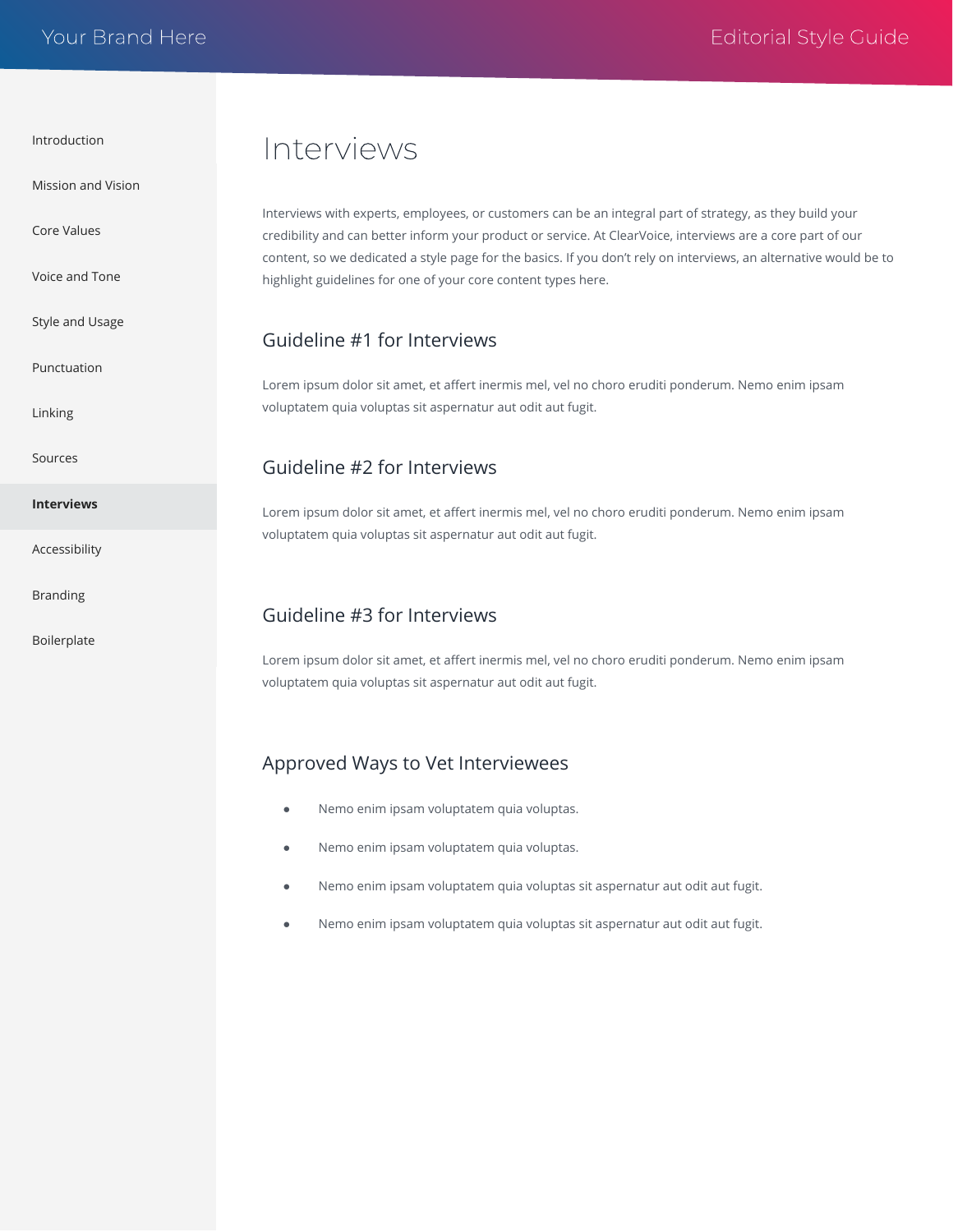<span id="page-9-0"></span>[Mission and Vision](#page-1-0)

[Core Values](#page-2-0)

[Voice and Tone](#page-3-0)

[Style and Usage](#page-4-0)

[Punctuation](#page-5-0)

[Linking](#page-6-0)

[Sources](#page-7-0)

[Interviews](#page-8-0)

**Accessibility**

[Branding](#page-10-0)

[Boilerplate](#page-11-0)

# Accessibility

The Americans With Disabilities Act (ADA) also applies to the online world. You can defer to [ADA Best Practices](https://www.ada.gov/pcatoolkit/chap5toolkit.htm) for some guidance. Since your specific guidelines might vary based on your content or distribution platforms, you can highlight the basics here, such as rules for "Alt" text for images. Link to additional resources if you need to, or include screenshot examples.

#### "Alt" Text Guidelines

- Nemo enim ipsam voluptatem quia voluptas.
- Nemo enim ipsam voluptatem quia voluptas.
- Nemo enim ipsam voluptatem quia voluptas.
- Nemo enim ipsam voluptatem quia voluptas sit aspernatur aut odit aut fugit.
- Nemo enim ipsam voluptatem quia voluptas sit aspernatur aut odit aut fugit.
- Nemo enim ipsam voluptatem quia voluptas sit aspernatur aut odit aut fugit, sed quia consequuntur magni dolores eos qui ratione voluptatem. Nemo enim ipsam voluptatem.
- Nemo enim ipsam voluptatem quia voluptas sit aspernatur aut odit aut fugit, sed quia consequuntur magni dolores eos qui ratione voluptatem. Nemo enim ipsam voluptatem.

### Additional Guideline #1

Lorem ipsum dolor sit amet, et affert inermis mel, vel no choro eruditi ponderum. Nemo enim ipsam voluptatem. Nemo enim ipsam voluptatem.

### Additional Guideline #2

Lorem ipsum dolor sit amet, et affert inermis mel, vel no choro eruditi ponderum. Nemo enim ipsam voluptatem quia voluptas sit aspernatur aut odit aut fugit. Nemo enim ipsam voluptatem.

### Additional Guideline #3

Lorem ipsum dolor sit amet, et affert inermis mel, vel no choro eruditi ponderum. Nemo enim ipsam voluptatem quia voluptas sit aspernatur aut odit aut fugit. Nemo enim ipsam voluptatem.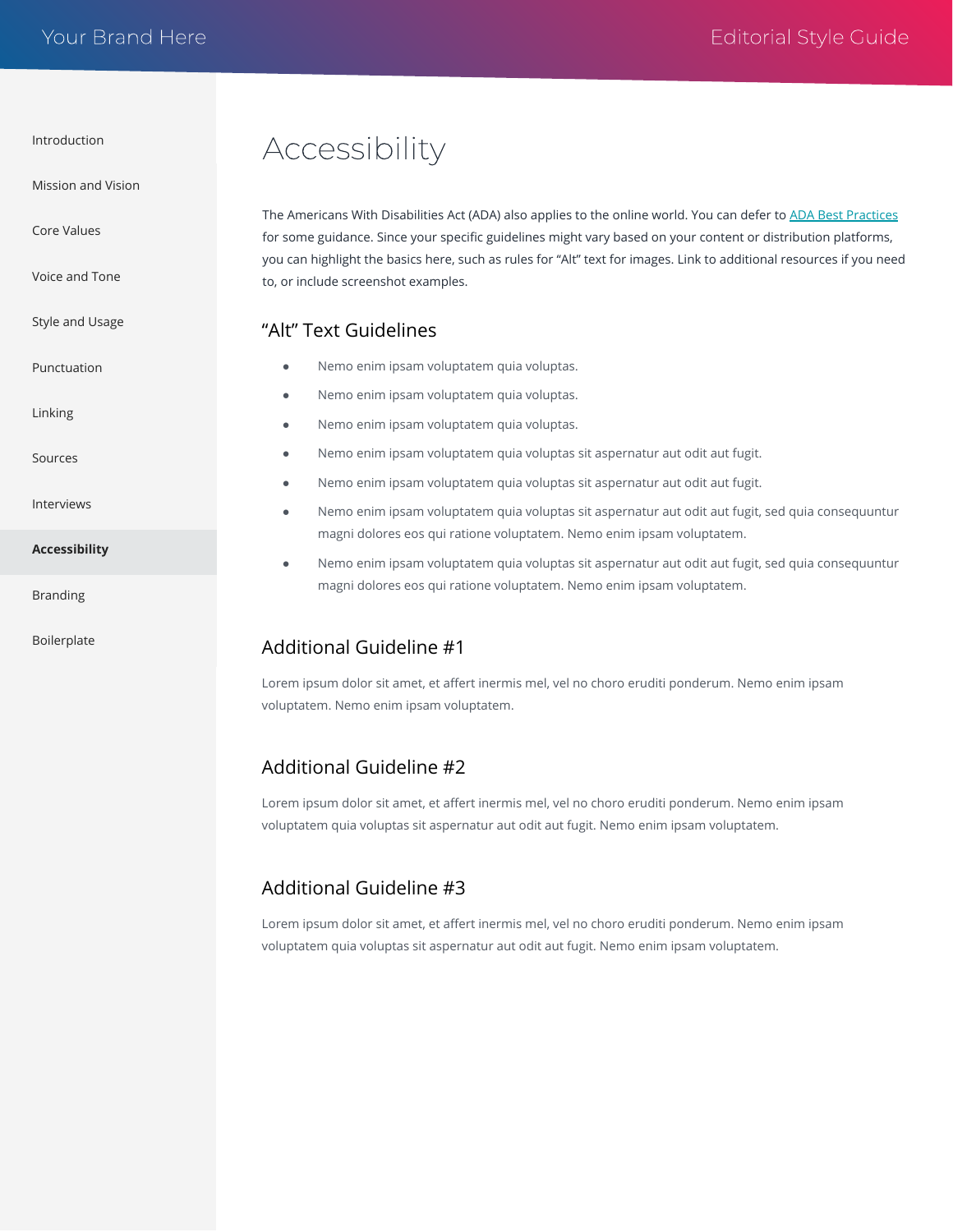<span id="page-10-0"></span>[Mission and Vision](#page-1-0)

[Core Values](#page-2-0)

[Voice and Tone](#page-3-0)

[Style and Usage](#page-4-0)

[Punctuation](#page-5-0)

[Linking](#page-6-0)

[Sources](#page-7-0)

[Interviews](#page-8-0)

[Accessibility](#page-9-0)

**Branding**

[Boilerplate](#page-11-0)

## Branding

Although you should have a separate Brand Style Guide that goes in-depth, highlighting the basic usage guidelines for your brand name and legal company name is a good place to start. You can also list variations or contextual uses of your brand name that are either approved or not. In the ClearVoice Editorial Style Guide, we addressed the most common issues we encounter. Consider someone writing a press release or article about your brand. How would you prefer they mention your brand?

#### Brand Name Guidelines

Nemo enim ipsam voluptatem quia voluptas sit aspernatur aut odit aut fugit, sed quia consequuntur magni dolores eos qui ratione voluptatem.

Nemo enim ipsam voluptatem quia voluptas sit aspernatur aut odit aut fugit, sed quia consequuntur magni dolores eos qui ratione voluptatem.

#### Approved Brand Variation(s)

Nemo enim ipsam voluptatem quia voluptas sit aspernatur aut odit aut fugit, sed quia consequuntur magni dolores eos qui ratione voluptatem.

Nemo enim ipsam voluptatem quia voluptas sit aspernatur aut odit aut fugit, sed quia consequuntur magni dolores eos qui ratione voluptatem.

#### Company Name Usage Guidelines

- Nemo enim ipsam voluptatem quia voluptas.
- Nemo enim ipsam voluptatem quia voluptas.
- Nemo enim ipsam voluptatem quia voluptas sit aspernatur aut odit aut fugit.

#### Terms to Never Use

- Lorem ipsum
- Lorem ipsum
- Lorem ipsum
- Nemo enim ipsam voluptatem quia voluptas.
- Nemo enim ipsam voluptatem quia voluptas.
- Nemo enim ipsam voluptatem quia voluptas.